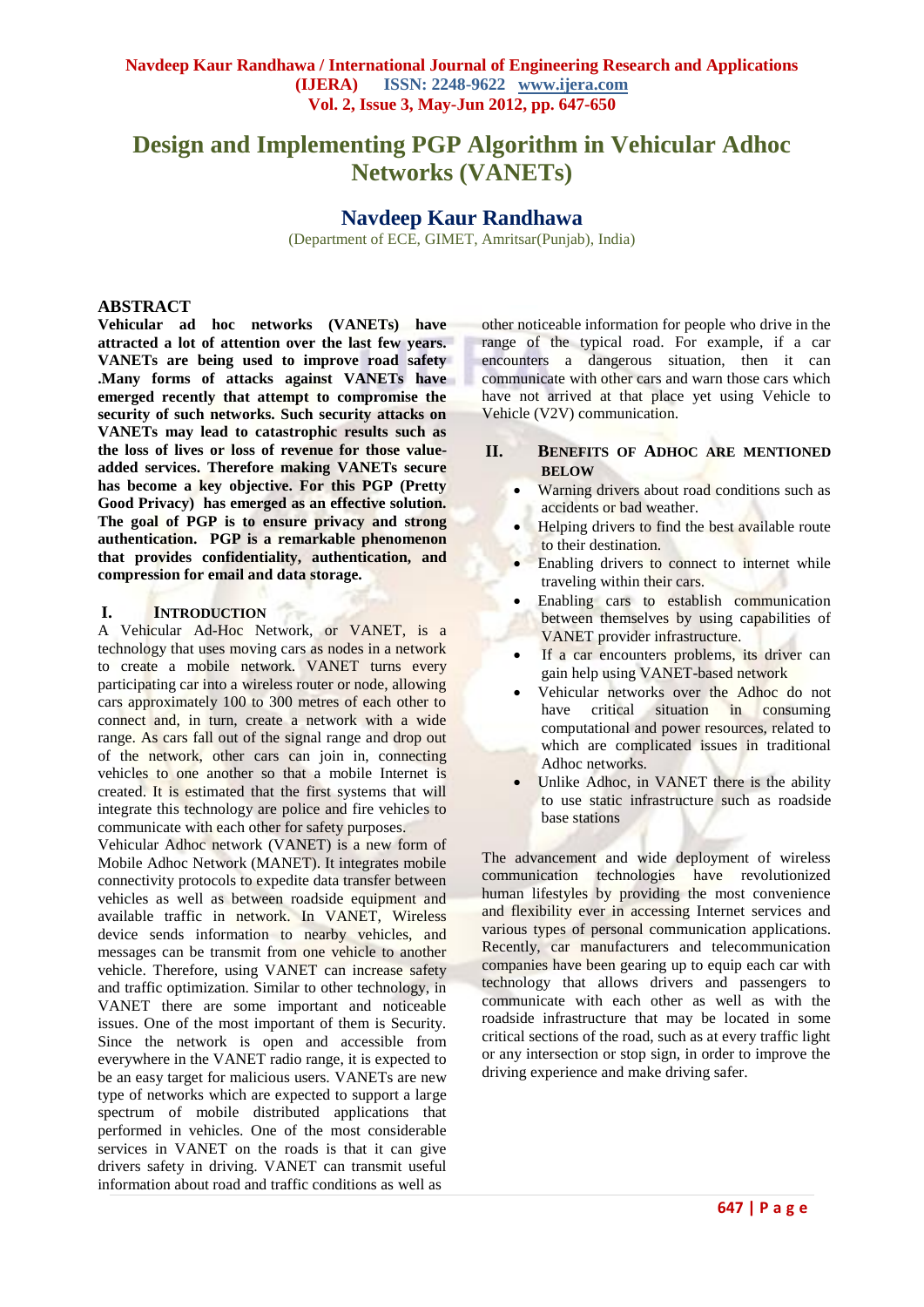# **Navdeep Kaur Randhawa / International Journal of Engineering Research and Applications (IJERA) ISSN: 2248-9622 www.ijera.com Vol. 2, Issue 3, May-Jun 2012, pp. 647-650**



Fig:1 An example of road emergency response operation under VANET

## **III. APPLICATIONS OF VANETS**

Mostly interests to MANETS belong to the VANETS but the features are different. Vehicles are likely to move in structured way. The connection with wayside equipment can similarly be indicated absolutely accurately. In the end, mostly automobiles are limited in their motion range, such as being controlled to pursue a paved way.

VANET suggests unlimited advantage to companies of any size. Vehicles access of fast speed internet which will change the automobiles' on-board system from an effective widget to necessary productivity equipment, making nearly any internet technology accessible in the car. Thus this network does pretend specific security concerns as one problem is no one can type an email during driving safely. This is not a potential limit of VANET as productivity equipment. It permits the time which has wasted for something in waiting called "dead" time", has turned into the time which is used to achieve tasks called "live time".

If a traveler downloads his email, he can transform jam traffic into a productive task and read on-board system and read it himself if traffic stuck. One can browse the internet when someone is waiting in car for a relative or friend. If GPS system is integrated it can give us a benefit about traffic related to reports to support the fastest way to work. Finally, it would permit for free, like Skype or Google Talk services within workers, reducing telecommunications charges.

#### **IV. SCOPE**

The most favorable target is the more useful, efficient and safer roads will built through vehicular networks by informing to basic authorities and drivers in time in the future. Another target is to discover the advancement of vehicular ad hoc networking (VANET) wireless technologies.

#### **V. BENEFITS OF VANETS**

- Congestions : Reduced
- Accidents are avoided
- Improved Entertainment
- WIFI access
- Online Music
- Real time position
- Find restaurants

# **VI. VANET BASIC RISKS**

Unfortunately, there is some bad news about VANET. In VANET, there are some problematic issues most of which are flied around security issues such as data integrity, privacy, and confidentiality. Moreover, there are some issues which can influence the efficiency of VANET such as unpredictable temporary situations (e.g. creating traffic jam because of an accident). The security of VANETs is one of the most critical issues because their information transmission is propagated in open access environments. It is necessary that all transmitted data cannot be injected or changed by users who have malicious goals. Moreover, the system must be able to detect the obligation of drivers while still maintaining their privacy. These problems in VANET are difficult to solve because

of the network size, the speed of the vehicles, their relative geographic positions, and the randomness of the connectivity between them. There is a classification of three major groups of behavior of attackers:

- Insider versus outsider
- Malicious versus rational
- Active versus passive
	- **•** Insider vs. Outsider. The insider is an authenticated member of the network that can communicate with other members. As will be explained later, this means that he possesses a certified public key. The outsider is considered by the network members as an intruder and hence is limited in the diversity of attacks he can mount (especially by misusing networkspecific protocols).
	- **Malicious vs. Rational.** A malicious attacker seeks no personal benefits from the attacks and aims to harm the members or the functionality of the network. Hence, he may employ any means disregarding corresponding costs and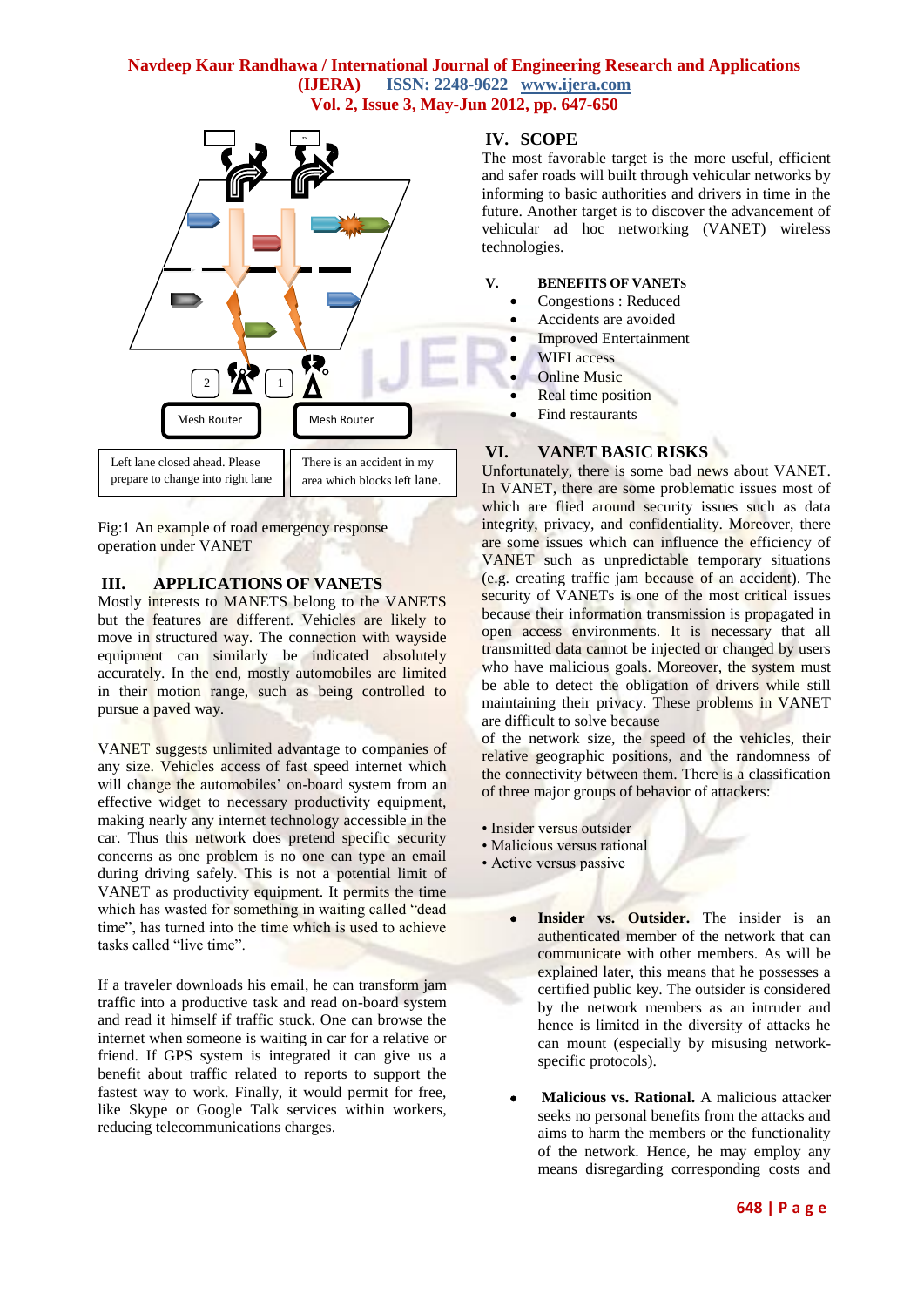# **Navdeep Kaur Randhawa / International Journal of Engineering Research and Applications (IJERA) ISSN: 2248-9622 www.ijera.com Vol. 2, Issue 3, May-Jun 2012, pp. 647-650**

ciphertext to the recipient.

consequences. On the contrary, a rational attacker seeks personal profit and hence is



more predictable in terms of the attack means and the attack target.

 **Active vs. Passive.** An active attacker can generate packets or signals, whereas a passive attacker contents himself with eavesdropping on the wireless channel.

As the security threats and attacks can be exploited in VANETs, so the security solutions must be implemented to thwart those attacks. For this by applying PGP encryption algorithm (128 bits) security on VANET can be increased.

Pretty Good Privacy (PGP) is a [data encryption](http://en.wikipedia.org/wiki/Data_encryption) and decryption computer program that provides decryption [computer program](http://en.wikipedia.org/wiki/Computer_program) that provides [cryptographic](http://en.wikipedia.org/wiki/Cryptographic) [privacy](http://en.wikipedia.org/wiki/Privacy) and [authentication](http://en.wikipedia.org/wiki/Authentication) for data communication.

PGP is often used for signing, encrypting and [decrypting](http://en.wikipedia.org/wiki/Decrypting) texts, E-mails, files, directories and whole disk partitions to increase the security of e-mail communication. PGP encryption applications include email and attachments, digital signatures, laptop full disk encryption, file and folder security, protection for IM sessions, batch file transfer encryption, and protection for files and folders stored on network servers and, more recently, encrypted and/or signed HTTP request/responses by means of a client side and a server side.

# **VII. HOW PGP ENCRYPTION WORKS?**

When a user encrypts plaintext with PGP, PGP first compresses the plaintext. Data compression, among other things, strengthens crypto graphic security because it reduces the patterns found in languages. PGP then creates a session key. The session key works with a very secure, fast conventional (symmetric) encryption algorithm to encrypt the plaintext; the result is ciphertext. Once the data is encrypted, the session key is then encrypted to the recipient's public key, This public key-encrypted session key is transmitted along with the

Decryption works in the reverse. The recipient's copy of PGP uses his or her private key to recover the session key, which PGP then uses to decrypt the conventionally (symmetrically) encrypted cipher text.

Fig3:PGP DECRYPTION

## **VIII. PROBLEM DEFINITION**

64 bit encryption indicates that the size of the key used to encrypt the message is 64 bits. 64-bit encryption standard was used in some early Internet and wireless communication encryption algorithms such as DES and WEP. Unfortunately, 64-bit encryption has proved too easy to decipher or crack in practice. Now, 128-bit encryption (for example PGP encryption) have replaced the 64-bit encryption keys (DES).

As the security threats and attacks can be exploited in VANETs, so the security solutions must be implemented to thwart those attacks. For this by applying PGP encryption algorithm (128 bits) security on VANET can be increased.

# **IX. METHODOLOGY USED**

As in figure 4 given below various nodes( let say 2-6), with two stations:

STATION 1 and STATION 2, interact with each other over wireless network and every node or any node can act as malicious node in network. Malicious node is basically attacker's node that can alter or destroy the actual message while two stations are interacting with each other.